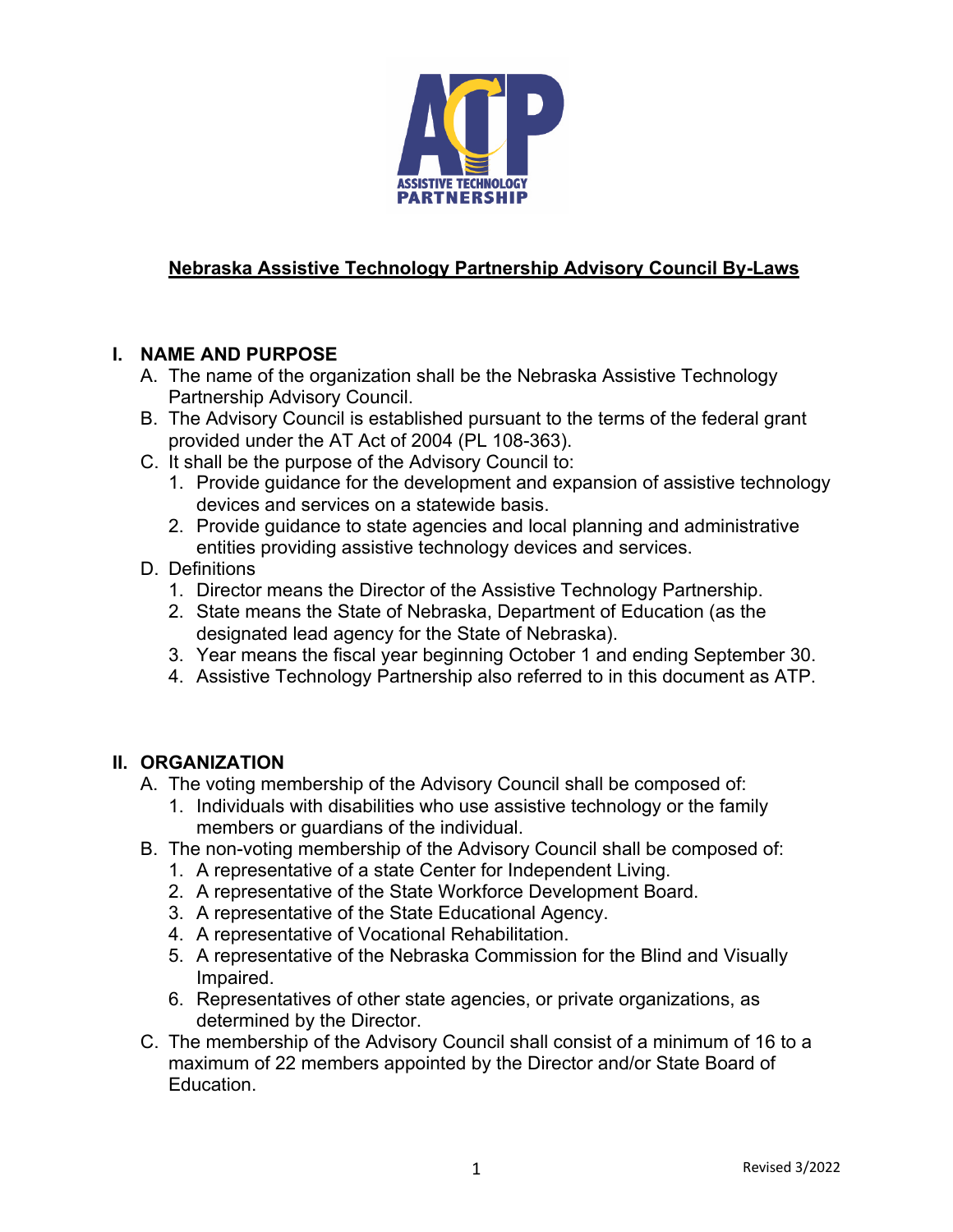

- 1. A majority of the membership (51%) shall be individuals with disabilities, parents, spouses, or family members of individuals with disabilities who have used assistive technology devices.
- 2. Voting members shall be appointed for a three-year term.
- 3. Voting members shall serve for no more than two consecutive full three-year terms, except that a member appointed to fill a vacancy may be subsequently appointed to a full three-year term.
- 4. Non-voting members appointed by the Director do not have term limits.
- 5. In the event of a resignation or other vacancy on the Advisory Council, the Director shall appoint a new member to complete the term of office for the vacant position.
- 6. A member of the Advisory Council may be removed by the Executive Committee if:
	- a. The member no longer qualifies, for some reason to be a member of the Advisory Council, or:
	- b. The member misses (2) consecutive meetings without good cause.
	- c. The member displays unethical behavior which compromises the Council as a whole.
- 7. Resignation by any member must be in writing and submitted to the Chairperson.
- 8. The Executive Committee of the Council will review applications for Voting Council membership and submit recommendations to ATP for approval by the State Board of Education.
- D. Officers
	- 1. The Chairperson of the Advisory Council shall be elected from among the Advisory Council voting membership for a term of two years.
		- a. The Chairperson shall serve no more than two consecutive terms, unless they are fulfilling the remainder of a vacant council position. In that case their two consecutive terms begin upon being elected.
		- b. Election shall be held during the first meeting of the year.
		- c. Duties of the Chairperson shall be to:
			- (a) Chair at meetings of the Advisory Council and
			- (b) Represent the council at other meetings and events as necessary.
			- (c) Lead the Executive Committee.
	- 2. The Vice Chairperson of the Advisory Council shall be elected from among the Advisory Council voting membership for a term of two years.
		- a. Election shall be held during the first meeting of the year.
		- b. The Vice-Chairperson is responsible for chairing all meetings in the absence of the chairperson.
	- 3. An Executive Committee shall be elected from the Council membership for a term of one year. Elections shall be held during the first meeting of the year.
		- a. The Executive Committee shall consist of: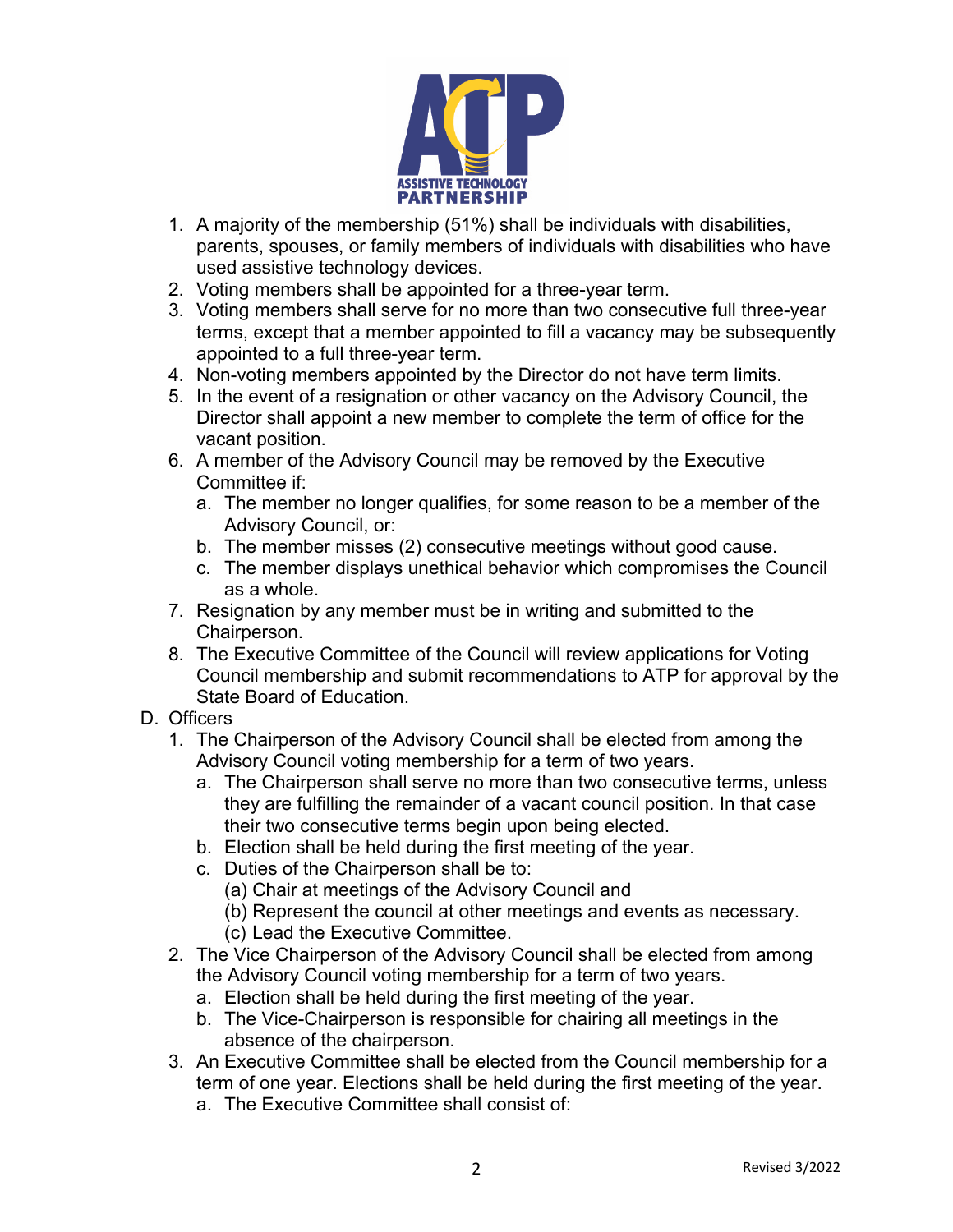

- (a) The Council Chairperson
- (b) The Council Vice-Chairperson
- (c) Three Members at Large selected from the voting membership of the council.
- b. Council members may be elected to serve on the Executive Committee for no more than two consecutive years, unless they are fulfilling the remainder of a vacant Executive Committee position. In that case their two consecutive terms begin upon being elected.
- c. The Executive Committee will have no authority to act on the behalf of the Council, except when approving potential new members, and when designated by the Council or in emergency matters requiring immediate attention.
	- (a) Emergency matters are situations when a decision or action cannot wait until the convening of the entire Council.
	- (b) The full Council will receive notification of all emergency meetings held by the Executive Committee along with a report detailing any actions taken or decisions made sent to the full Council within 10 working days of the emergency meeting.
	- (c) For non-emergency Executive Committee meetings a report detailing any decisions or recommendations made will be sent to the full Council within 10 working days of the meeting.
- E. Technical Assistance Staff
	- (a) The Director shall appoint technical assistance staff to aid the Advisory Council in performing it's work. The technical assistance staff may attend all meetings and participate in all Advisory Council activities, with the exception of presenting motions and voting. Other technical assistance staff may attend when requested.
- F. Work Groups
	- 1. The Advisory Council shall be aided in it's operation, when necessary, by work groups. Members of these work groups shall consist of at least one Advisory Council member and other appropriate persons appointed by the Chair.
	- 2. Work groups shall perform all tasks as assigned by the Advisory Council and shall report all results to the Advisory Council.

#### **III. FUNCTIONS AND RESPONSIBILITIES**

A. The Advisory Council shall make it's recommendations to the Assistive Technology Partnership through the Director.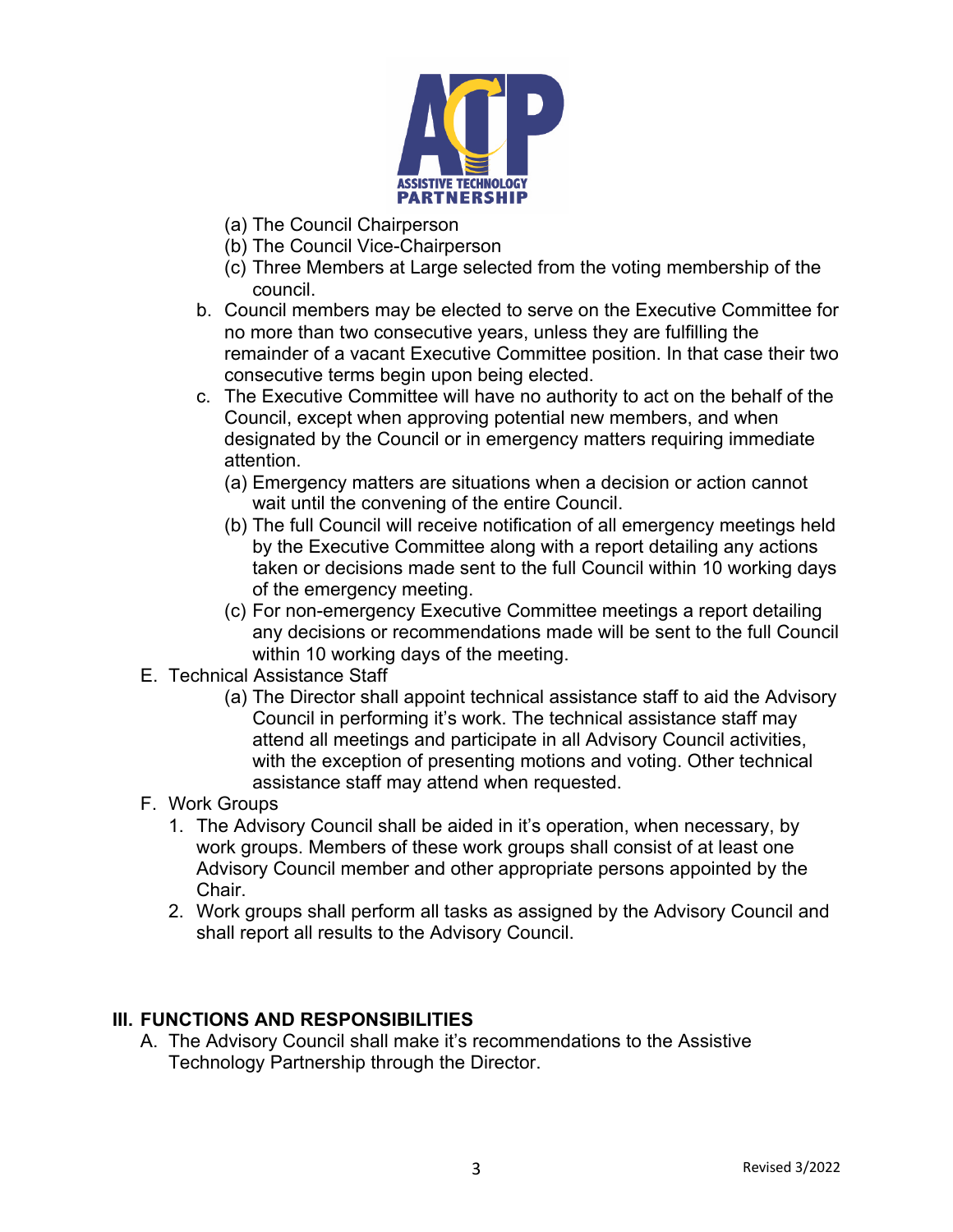

### **IV. MEETINGS**

- A. Meeting Rules
	- 1. A quorum shall be constituted by a simple majority of the Advisory Council voting membership, provided that 51% of voting members are in attendance.
	- 2. In the absence of the Chairperson, the Vice-Chairperson will preside at the meeting.
	- 3. The Executive Committee shall be responsible for handling emergency matters requiring immediate Council attention prior to the next scheduled meeting.
- B. Meeting Schedule
	- 1. The Advisory Council shall meet at least two (2) times a year. Additional meetings may be scheduled upon approval of a majority of the Advisory Council.
	- 2. The meeting schedule shall be established as a matter of Advisory Council business at the first meeting of the year.
	- 3. Additional meetings necessary to transact the business of the Advisory Council may be called by the Director.
	- 4. Advisory Council members shall indicate their ability to attend each scheduled meeting. In the event a quorum would not be present, ATP will notify the Chairperson for purposes of canceling and rescheduling the meeting.
	- 5. Beginning and ending hours of Advisory Council meetings shall be established in the same manner as dates, and shall be adhered to by the Chairperson.
- C. Meeting Procedures
	- 1. Written notice stating the place, date, and time of any meeting, the proposed agenda and minutes of the previous meeting, along with support materials for the agenda shall be delivered personally or by mail, or email to the last known address of each member not less than ten (10) working days before the date of such meeting.
		- a. Alternate formats are available upon request. Requests should be made to the Director or ATP technical support staff two (2) weeks prior to the scheduled Council meeting.
	- 2. All meetings shall be conducted in accordance with the Nebraska Open Meetings Act and business transacted in accordance with Robert's Rules of Order, Revised Edition.
	- 3. The Advisory Council shall limit discussion and action items contained on the approved agenda.
		- a. Proposed agenda items shall be transmitted by Advisory Council members and technical assistance staff to the Director fifteen (15) days prior to a scheduled meeting. The Director and Chairperson shall then determine a proposed agenda.